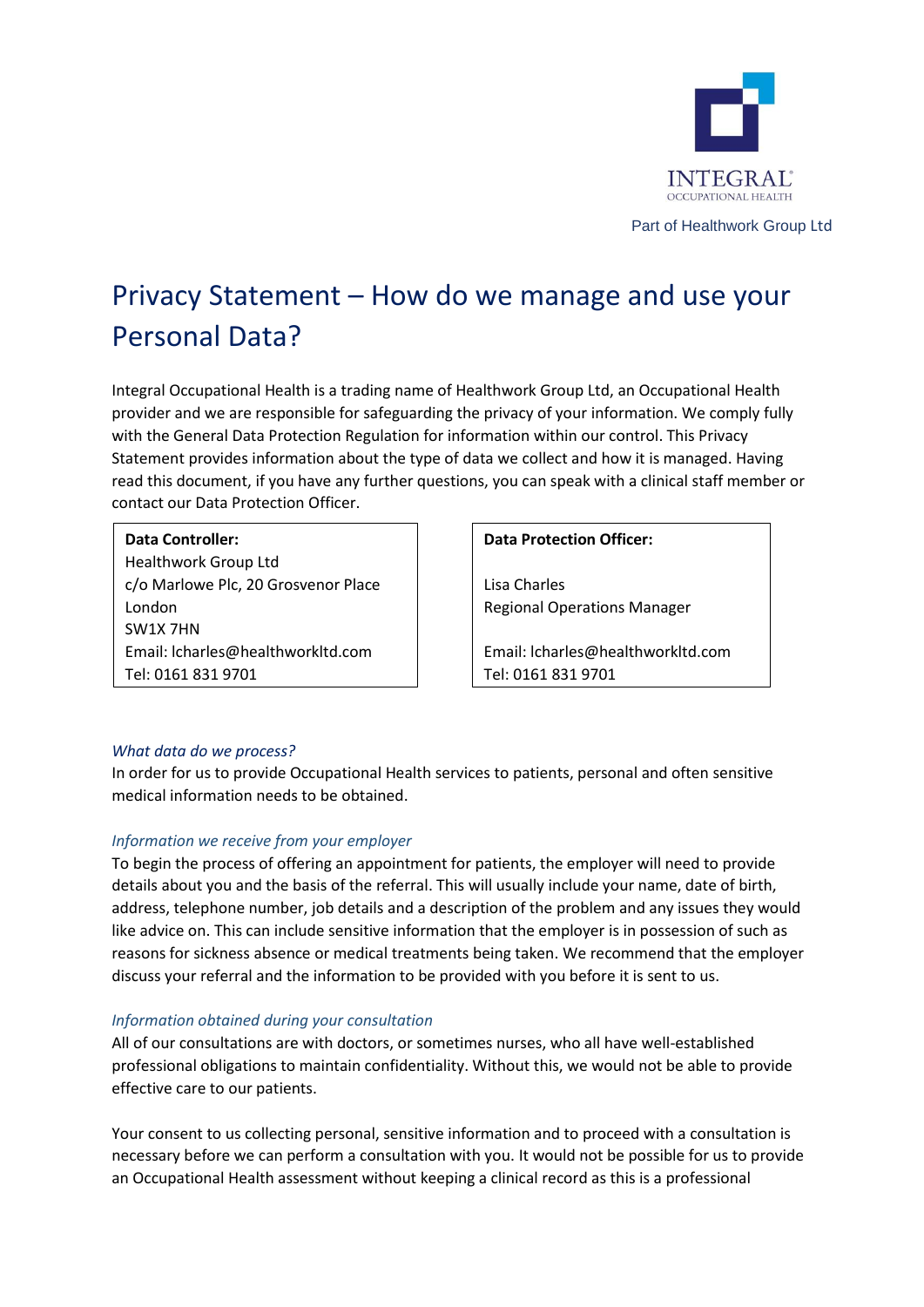requirement for registered practitioners. Consent for us to process personal sensitive medical information *is not* consent for us to write to anyone else, including your employer – see section below.

During an OH consultation, the clinician will ask about health issues and your work and you will see them writing a clinical record. This is a confidential file and is not accessible by your employer. You can of course see any information we keep about you at any time upon request.

# *Information we may send to your employer*

Your consent is required before we would send personal information to your employer, such as an outcome report from your consultation. The clinician will discuss with you the information they would like to send to the employer. You can have a copy of this information. Usually this information is in the form of a report written during your consultation. Sometimes the report cannot be done at that time in which case it will be sent to you for review first.

Sometimes employers may need guidance or clarification on the report. The clinician will consider if there is a need to notify you before sending such additional information. If the supplementary advice given does not contain more sensitive personal information than the original report and does not alter the opinion of the original report, then additional consent is not usually requested. However, if there is a material change to the report and the associated information and advice, you will be contacted or a further consultation will be requested.

The receiving employer is expected to maintain appropriate data security for the Occupational Health reports and advice we provide to them and this is covered by our Data Sharing Agreement.

### *Data Sharing Agreement*

Your confidential Occupational Health record is not accessible by your employer and is never shared.

It is a requirement for employers making referrals to Integral to agree to our Data Sharing Agreement. This outlines the responsibilities of the referring employer and Integral OH for managing your personal information. In particular, it covers data security and confidentiality responsibilities. It also ensures you are aware of what information is being sent to us by your employer and that suitable controls are in place once the employer receives your OH report.

### *Legal Basis for processing information*

We process personal sensitive information in accordance with the General Data Protection Regulations (GDPR) on the lawful basis of with Consent and for the purpose of Occupational Medicine.

#### *Categories of personal data*

We process personal information such as name, address and date of birth. We also collect occupational information and medical information including symptoms, history and treatments you may be undergoing. This medical information is regarded as Special Category Data.

## *Recipients of personal data*

Your information which we receive from an employer is only accessed by our own administration team and staff doctors and nurses. All staff have contractual confidentiality agreements and our processes are designed to maintain confidentiality.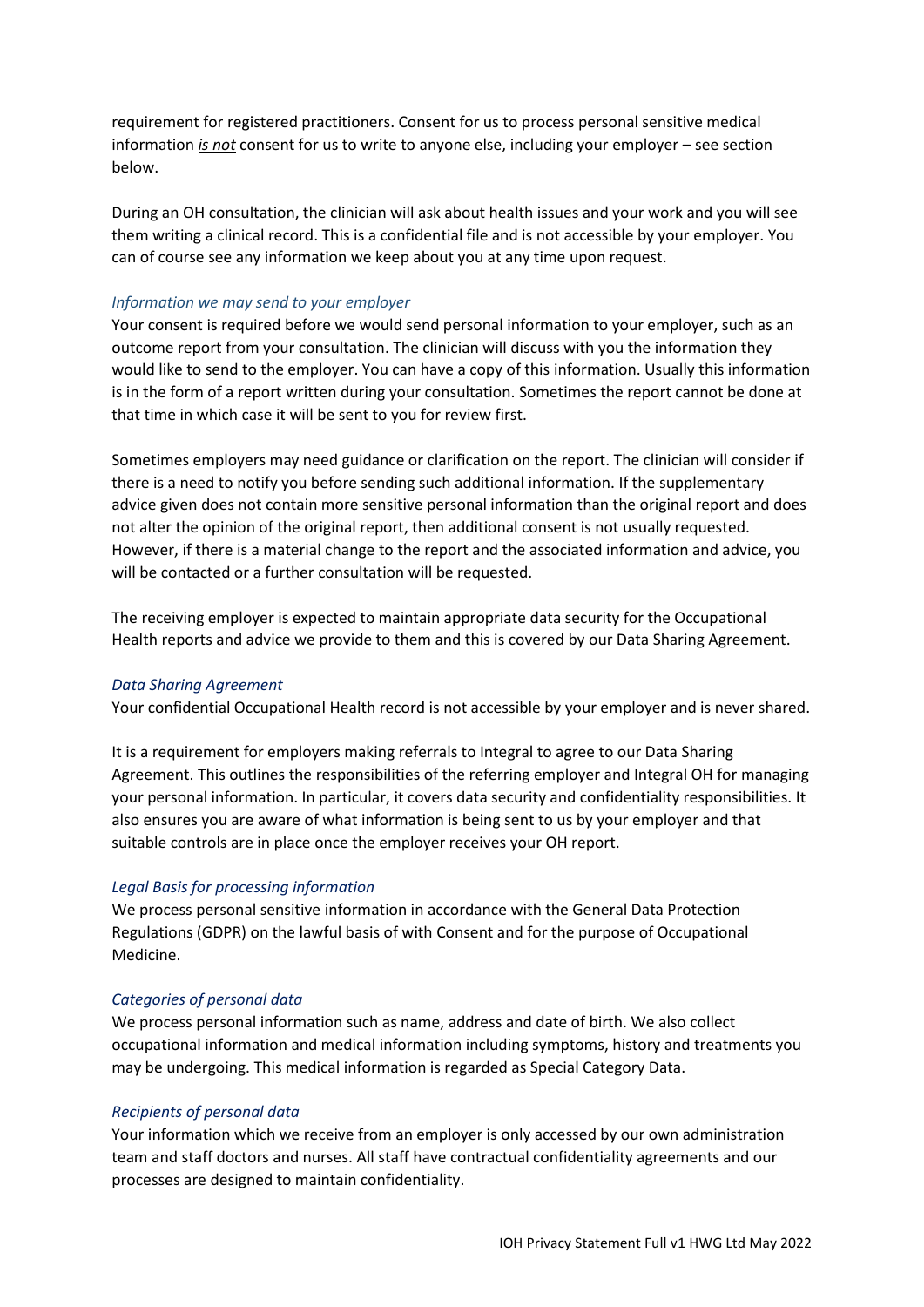Our OH output reports are sent securely to the named recipient, usually a Human Resources officer or Manager. You will know who the report is going to at the point that we request consent for dispatch.

## *Third Country Processing*

Your data is not transferred to other countries.

## *Retention periods for your data*

Most OH records that involve OH consultation will be kept for 10 years from the date of the last entry. This is a generally accepted timescale.

Health Surveillance records (such as hearing and breathing tests) should be kept for 40 years. This is because sometimes industrial diseases can develop later on in life so such records should be retained. This is a recommendation from the Health & Safety executive. Most of the records we hold are not Health Surveillance records.

Pre-employment health questionnaires will be retained for 3 years.

# *Rights of Individuals*

The GDPR has strengthened the rights of individuals with regard to data about them. These rights are outlined below:

# *Right to be informed*

This Privacy Notice is one of the ways we make sure you are informed about the sensitive personal information we collect.

### *Right of access*

You have the right of access to personal data we hold about you. If you would like access, please contact the Data Controller (details above). We will ascertain your identity and then forward you the requested data as soon as possible. We do not normally make any charges for providing this information.

### *Right to rectification*

If you feel that information we hold is inaccurate or incomplete, please contact the Data Controller (details above). We will review the area you would like rectified and if this is appropriate, we will make the change. If we do not agree to the change, you have the right to complain to the Information Commissioner.

### *Right to erasure*

If you would like us to consider erasing the personal information we hold about you, please contact the Data Controller. Your request will be passed to the Data Protection Officer who will want to discuss this with you.

Sometimes Occupational Health records form important medicolegal documents for the exercise or defence of legal claims, such as with Health Surveillance records where such assessment is a statutory requirement. In such cases, we may not be able to agree to the erasure of your personal information.